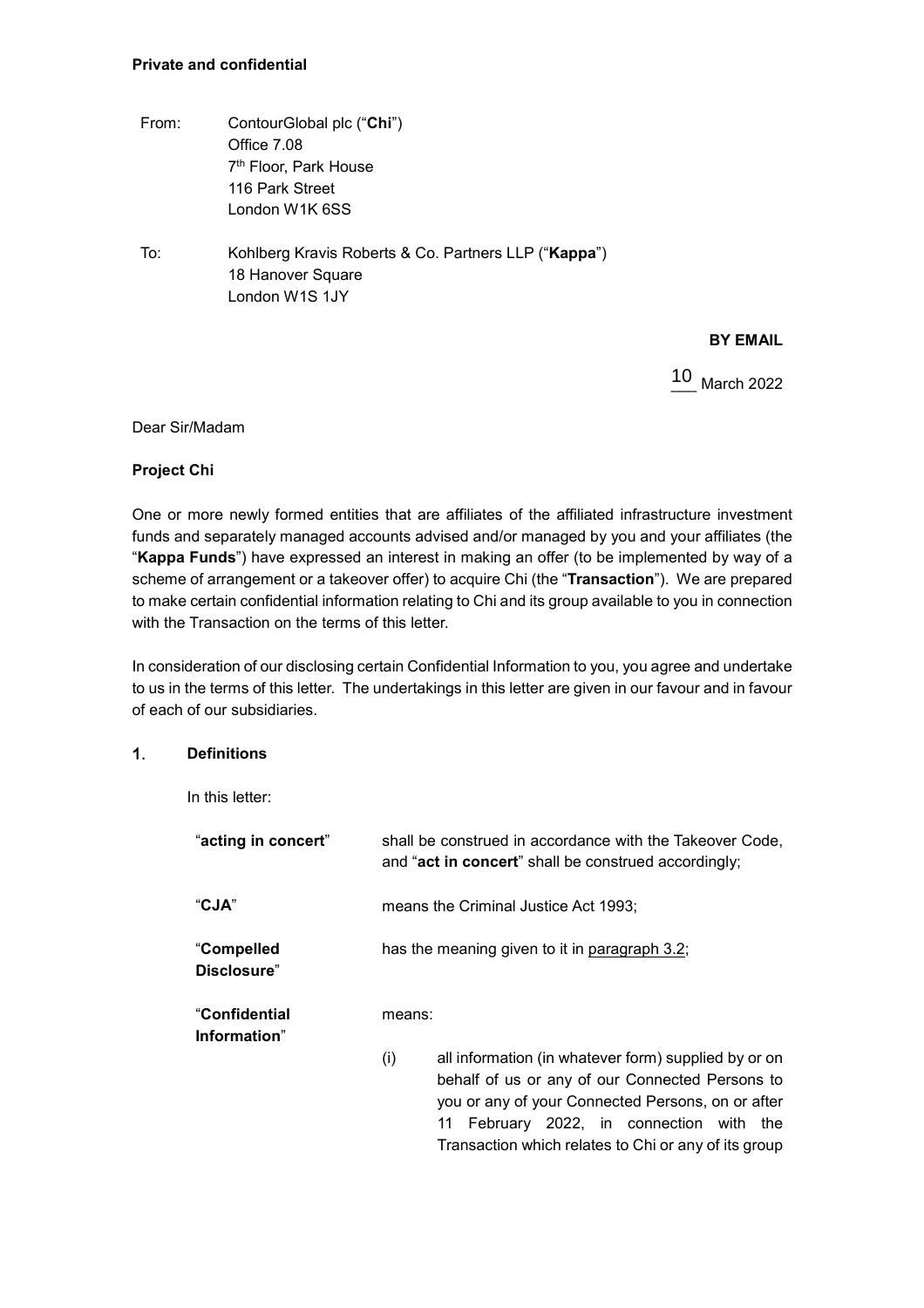undertakings, together with any analyses, reports or documents which contain or reflect, or are derived or generated from, any such information;

- (ii) the fact of your interest in acquiring Chi, the existence, status or progress of any discussions relating to the Transaction and the existence and contents of this letter; and
- (iii) Disclosed Personal Data;

"**Connected Person**" means, in relation to any party:

- (i) each of its group undertakings and, in the case of Kappa, any affiliated funds and/or investors advised by Kappa and its affiliates and any persons having control over, controlled by or under common control with such persons or Kappa;
- (ii) its and each of its group undertakings' and/or affiliates' directors, officers, employees, advisers, agents and representatives (and any directors, officers, employees and partners of any such advisers, agents and representatives);
- (iii) any persons that are: (a) proposing to provide debt and/or equity finance to you or your affiliates for the purpose of financing the Transaction; and/or (b) to be engaged as hedging counterparties in connection with the Transaction (each such person, a "**Permitted Finance Provider**"), subject to the requirements of paragraph 3.1(D); and
- (iv) any director, officer, employee, adviser, agent or representative of any person referred to in (iii) above (and any directors, officers, employees or partners of any such advisor, agent or representative);
- "**Connected Recipient**" means each Connected Person of Kappa that receives Confidential Information hereunder (including, for the avoidance of doubt, (i) any Connected Person to whom Confidential Information has been shared in accordance with paragraph 3.1, and (ii) any Connected Person of Kappa that receives Confidential Information in breach of the terms of this letter);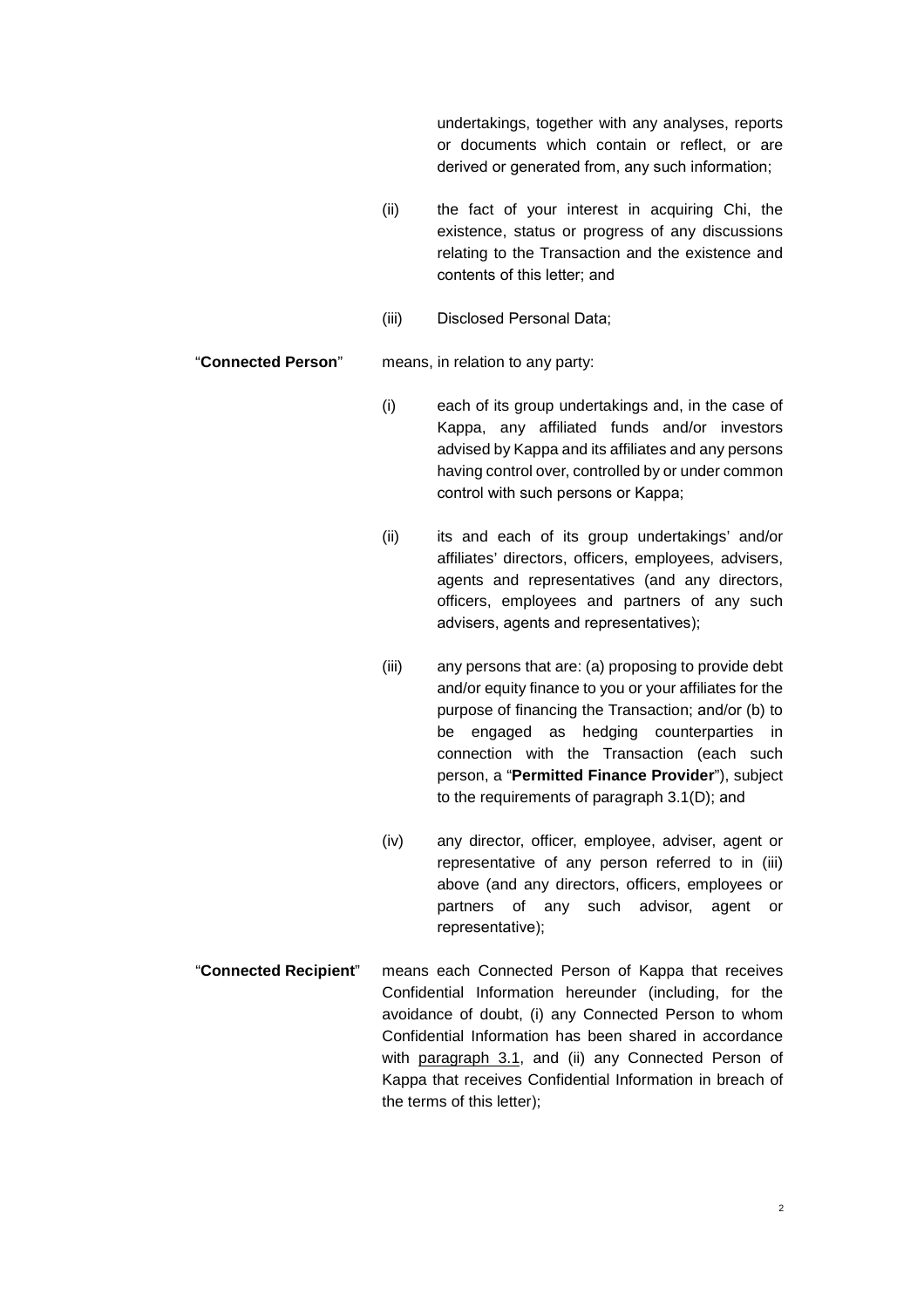| "Controller"                              | has the meaning given to it in Data Protection Laws;                                                                                                                                                                                |
|-------------------------------------------|-------------------------------------------------------------------------------------------------------------------------------------------------------------------------------------------------------------------------------------|
| "Data Protection Laws"                    | means, to the extent applicable, the UK Data Protection Act<br>2018 and the General Data Protection Regulation<br>2016/679, as implemented and/or amended locally;                                                                  |
| "Disclosed Personal<br>Data"              | means any personal data (as defined in Data Protection<br>Laws) supplied by us or any of our Connected Persons,<br>whenever and in whatever form, to you or any of your<br>Connected Recipients in connection with the Transaction; |
| "group undertaking"                       | shall be construed in accordance with section 1161 of the<br>Companies Act 2006;                                                                                                                                                    |
| "interest"                                | in shares or securities shall be construed in accordance<br>with the Takeover Code;                                                                                                                                                 |
| "parties"                                 | means Kappa and Chi, and "party" shall be construed as<br>any one of these;                                                                                                                                                         |
| <b>Finance</b><br>"Permitted<br>Provider" | has the meaning given to it in paragraph (iii) of the definition<br>of "Connected Person";                                                                                                                                          |
| "Restricted Person"                       | has the meaning given to it in paragraph 8.1;                                                                                                                                                                                       |
| "Takeover Code"                           | means the City Code on Takeovers and Mergers;                                                                                                                                                                                       |
| "Takeover Panel"                          | means the Panel on Takeovers and Mergers; and                                                                                                                                                                                       |
| "UK MAR"                                  | means the Market Abuse Regulation (EU) 596/2014, as it<br>forms part of UK domestic law by virtue of the European<br>Union (Withdrawal) Act 2018.                                                                                   |

#### $2.$ **Duty of confidentiality**

- 2.1 Unless we give our express consent in writing, you will, and will direct that each of your Connected Recipients will:
	- (A) hold the Confidential Information in strict confidence;
	- (B) use the Confidential Information only for the purpose of evaluating, negotiating, advising upon or implementing the Transaction (or such other purpose as Chi may confirm to Kappa in writing);
	- (C) not disclose, copy, reproduce or distribute (or allow any other person to do the same) any of the Confidential Information, except as permitted by the terms of this letter; and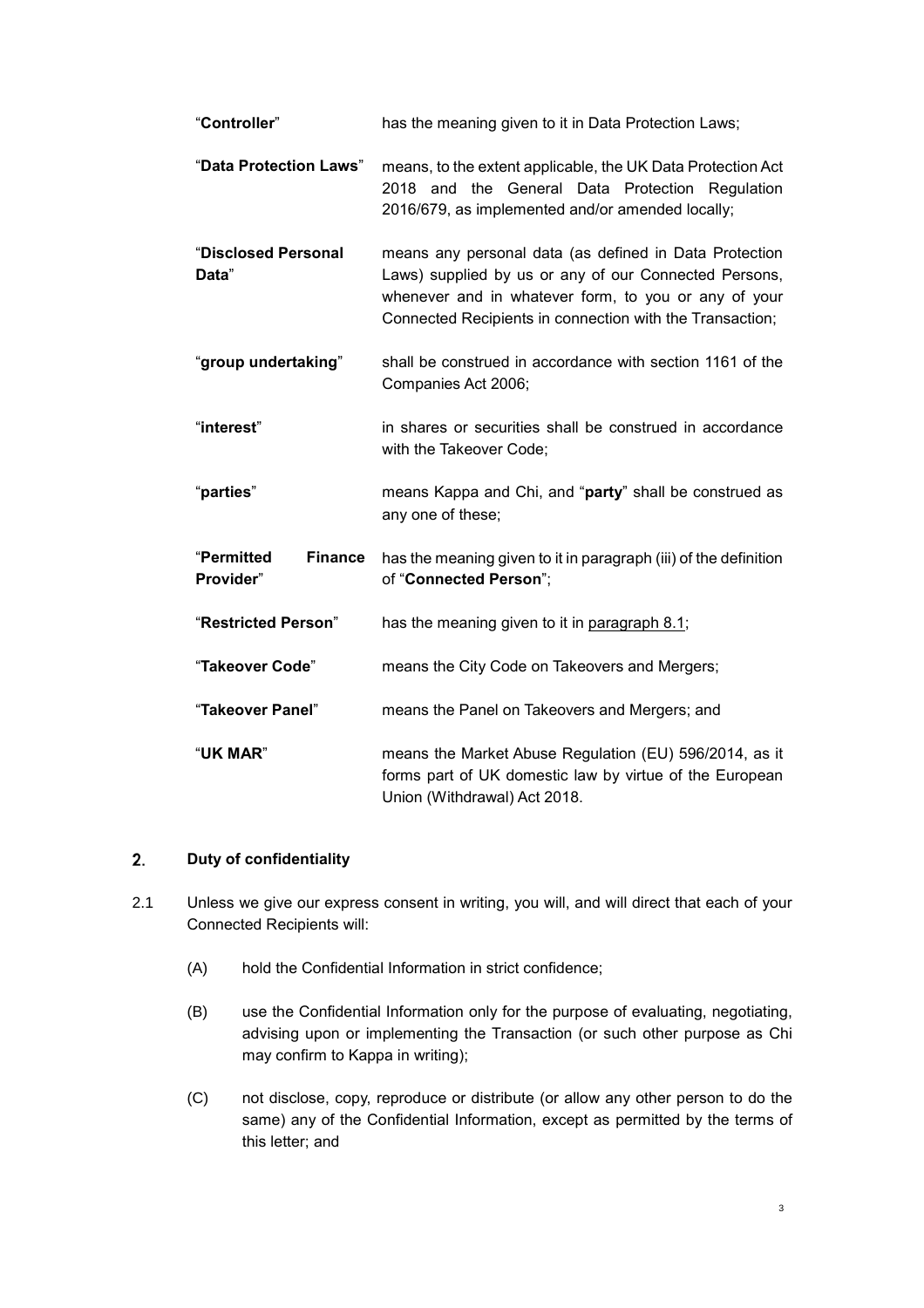- (D) not make any announcement in relation to the Transaction, other than as required by applicable law or regulation, any order of a court of competent jurisdiction or any competent governmental, judicial or regulatory authority or body (including the Takeover Panel and any relevant stock exchange on which such person's securities are admitted to trading).
- 2.2 The undertakings in paragraph 2.1 will not apply to information which:
	- (A) at the time of supply is in the public domain;
	- (B) subsequently comes into the public domain otherwise than as a result of a breach of this letter;
	- (C) you can establish to our reasonable satisfaction is already in your lawful possession or that of any of your Connected Persons and free from any obligation of secrecy or confidence to Chi or any of its group undertakings; or
	- (D) you can establish to our reasonable satisfaction subsequently comes lawfully into your possession or that of any of your Connected Persons from a source other than Chi or any of its Connected Persons and which source does not, to your knowledge, owe Chi or any of its Connected Persons any obligation of confidentiality in relation to it.

## 3. **Permitted disclosure**

- 3.1 You, or any of your Connected Recipients, may disclose Confidential Information to any of your Connected Persons to the extent that such Connected Person strictly needs access to that Confidential Information for the purpose of evaluating, negotiating, advising upon or implementing the Transaction, provided that:
	- (A) you inform (or the relevant Connected Recipient making the disclosure informs) the Connected Person concerned that the Confidential Information is confidential and of the existence and terms of this letter;
	- (B) you direct that the Connected Person concerned will comply with the terms of this letter as if it were a party to it;
	- (C) you maintain a list (or will ensure that a list is maintained) of the names of all Connected Recipients on an entity-level basis (and you will promptly upon written request in writing from us supply a copy of such list to us); and
	- (D) in the case of disclosure of Confidential Information to Permitted Finance Providers, to the extent such disclosure is proposed to take place in advance of any announcement of a firm offer under Rule 2.7 of the Takeover Code in connection with the Transaction,:
		- (i) you inform (or the relevant Connected Recipient informs) Chi of the identity (at the entity level) of the Permitted Finance Provider in writing in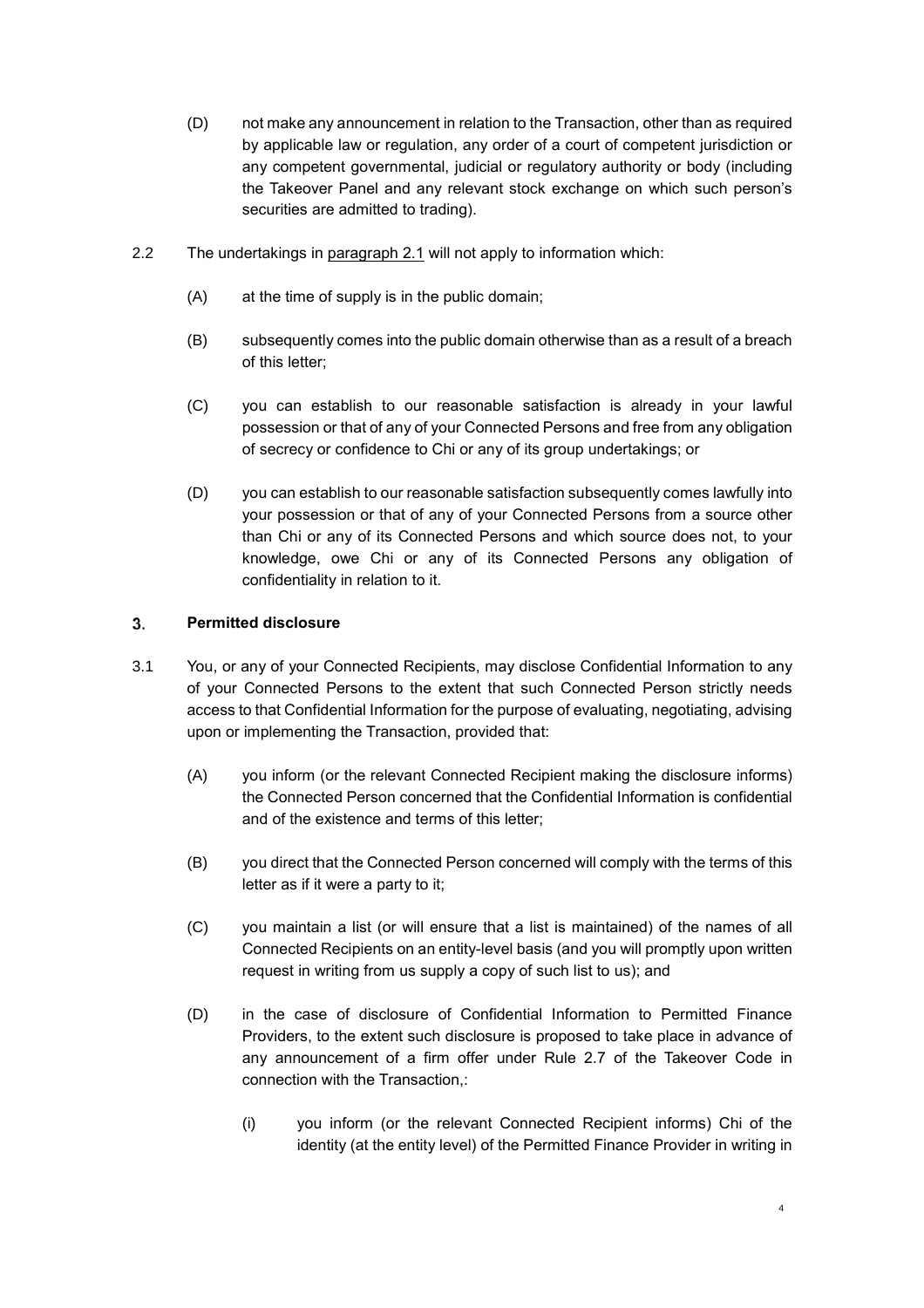advance of making any disclosure of Confidential Information to any Permitted Finance Provider under this paragraph 3.1; and

(ii) you and your Connected Recipients may disclose Confidential Information to up to a maximum of six Permitted Finance Providers in connection with the Transaction without Chi's prior written consent, but neither you nor any of your Connected Recipients may disclose Confidential Information to more than six Permitted Finance Providers without Chi's prior written consent (not to be unreasonably withheld).

For the avoidance of doubt, once Confidential Information has been shared with a Connected Person in accordance with this paragraph 3.1, such person shall be deemed to be a Connected Recipient.

- 3.2 You, or any of your Connected Recipients, may further disclose Confidential Information to the extent such person is required to do so by applicable law or regulation, any order of a court of competent jurisdiction or any competent governmental, judicial or regulatory authority or body (including the Takeover Panel and any relevant stock exchange on which such person's securities are admitted to trading) (a "**Compelled Disclosure**"), provided that before disclosing any such information, you or the relevant Connected Recipient will (to the extent permitted by law or applicable regulation) use reasonable endeavours to:
	- (A) inform us of the basis on which the Compelled Disclosure is required;
	- (B) take such steps as we may reasonably require to resist or minimise such Compelled Disclosure (except where such steps would result in significant adverse consequences for you or the Connected Recipient concerned); and
	- (C) consult in good faith with us with a view to agreeing with us the form, content and timing of the Compelled Disclosure,

provided further that, in the case of a Compelled Disclosure arising from a regulatory request that does not specifically target Chi, Kappa shall not be required to notify Chi of the Compelled Disclosure.

- 3.3 Subject to paragraph 3.4, without the prior consent of the other party hereto, except as required by law or regulation or by legal or judicial or administrative process, each party will not (and will direct its Connected Persons (or, in the case of Kappa, its Connected Recipients) not to) disclose to any other person the fact that an evaluation of a possible Transaction is occurring or has occurred, that Confidential Information is or has been made available to Kappa or its Connected Persons, or that discussions or negotiations are occurring or have occurred concerning a Transaction with the parties, or any of the terms, conditions or other facts with respect to any such Transaction including the status thereof.
- 3.4 Nothing in this letter will prevent Chi either from making a public announcement in relation to any of the matters referred to in paragraph (ii) of the definition of Confidential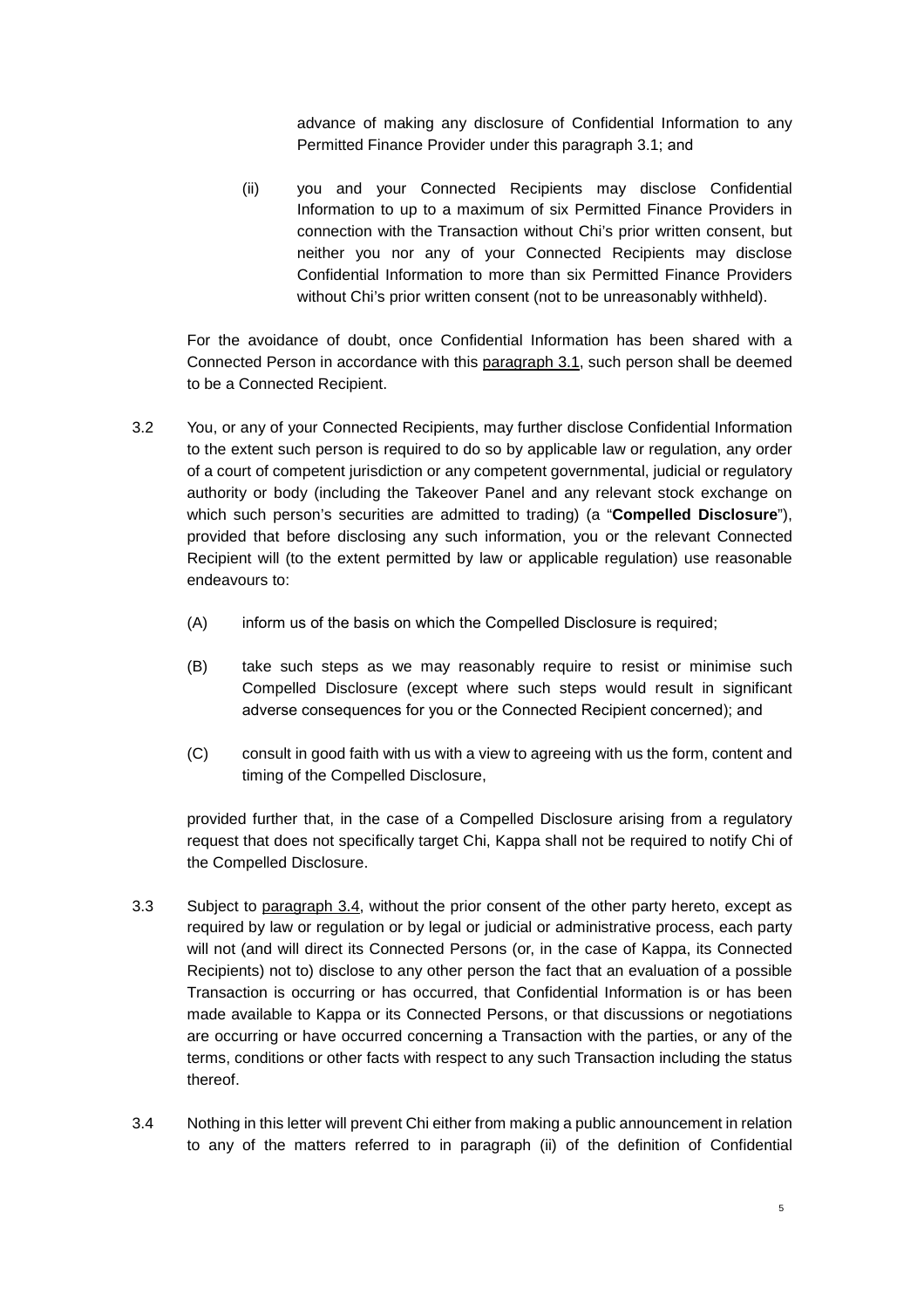Information or from making any public announcement as referred to in Rule 2.3(d) of the Takeover Code.

## 4. **Obligation to procure compliance**

- 4.1 You will direct that each Connected Recipient is aware of the terms of this letter and complies with the confidentiality and non-use provisions herein as if it were a party to it.
- 4.2 You shall be responsible for any breach of the confidentiality and non-use terms of this letter by any of your Connected Recipients, other than where a Connected Recipient has entered into a direct confidentiality undertaking with us in connection with the Transaction.

## 5. **Data protection**

- 5.1 The parties shall each be separate, independent Controllers in respect of any Disclosed Personal Data.
- 5.2 You will, and will direct that each of your Connected Recipients will, comply with all the obligations imposed on a Controller under Data Protection Laws in relation to the Disclosed Personal Data.

## 6. **Return or destruction of Confidential Information**

- 6.1 If we so request you in writing at any time before completion of your acquisition of us, you will, and will direct each of your Connected Recipients to, promptly return to us or (at your election) destroy all Confidential Information (including any analyses, reports or documents which contain or reflect, or are derived or generated from, any such information), provided that:
	- (A) you may retain any Confidential Information contained in any board papers or minutes;
	- (B) you and your Connected Recipients shall only be required to take all reasonable steps to expunge or erase Confidential Information from any computer or other electronic device; and
	- (C) you and any Connected Recipient will be permitted to retain copies of any Confidential Information which is required to be retained by law, regulation, judicial process, or bona fide internal compliance policy, or to satisfy the rules or regulations of any regulatory body or stock exchange or which it is customary or required to retain in accordance with the rules or recommendations of any relevant professional body,

(provided, in each case, that the provisions of this letter shall continue to apply to any Confidential Information retained in accordance with this paragraph 6.1).

6.2 You will, if we so request in writing, confirm in writing to us that paragraph 6.1 has been complied with.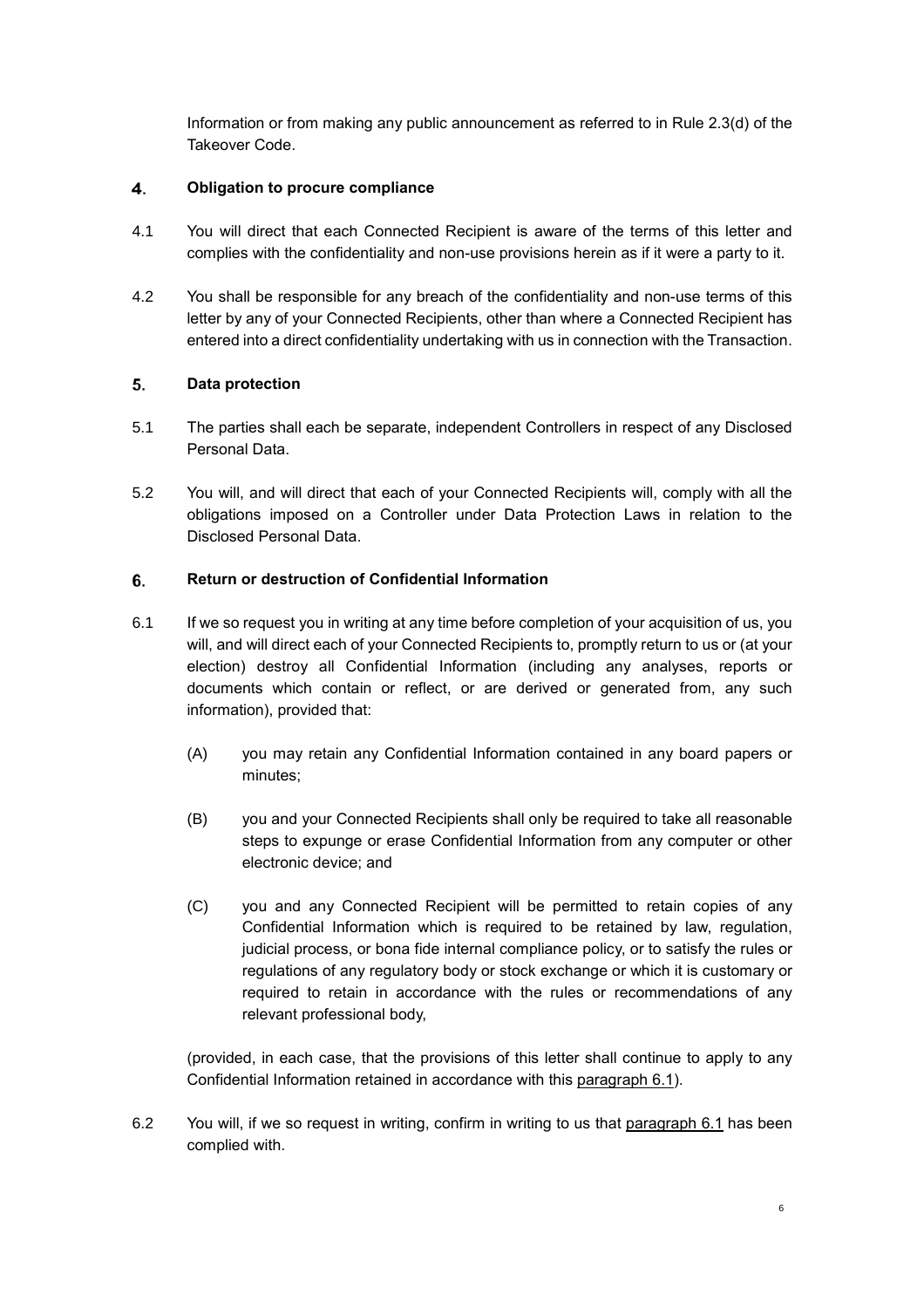## 7. **No representation or warranty**

- 7.1 You will be responsible for making your own decision on the Confidential Information. You understand that the Confidential Information does not purport to be all inclusive and that, other than as agreed in definitive documentation entered into in connection with the Transaction, no representation or warranty is made by or on behalf of us or any of our Connected Persons (or shall be implied) as to the accuracy, reliability, completeness or reasonableness of the Confidential Information.
- 7.2 Accordingly, you agree with us on your own behalf and on behalf of each of your Connected Persons that, other than as agreed in definitive documentation entered into in connection with the Transaction, neither we nor any of our Connected Persons will:
	- (A) have any liability to you or any other person resulting from the use of Confidential Information by you or them or any other person; or
	- (B) be under any obligation to provide further information, to update the Confidential Information or to correct any inaccuracies, or to enter into or continue discussions or negotiations in respect of the Transaction.

The terms of this paragraph 7.2 may only be varied or terminated by Chi and Kappa with the prior written consent of Chi's Connected Persons. This paragraph 7.2 does not exclude or limit any liability for, or remedy in respect of, fraudulent misrepresentation.

7.3 You acknowledge and agree that neither we nor any of our Connected Persons owes any duty of care to you, your Connected Persons or any other person, and that no person has any authority to make or give any statement, warranty, representation or undertaking on behalf of us or any of our Connected Persons in connection with the Transaction.

## 8. **Authorised contact**

- 8.1 All communications with us in relation to the Transaction should be addressed to Craig Huff or such other person(s) as we specify in writing. In particular, neither you nor any of your Connected Recipients (acting on your behalf) shall contact or communicate with any other of our Connected Persons, shareholders, customers or suppliers ("**Restricted Persons**") in connection with the Transaction without our prior written consent.
- 8.2 Nothing in paragraph 8.1 shall prevent you or your Connected Persons from:
	- (A) contacting any Restricted Persons of the Company in the ordinary course of your or their business for purposes unrelated to the Transaction; or
	- (B) conducting market diligence on an aggregated industry-wide basis, which may include contact with the aforementioned persons, to the extent you or your Connected Persons do not disclose that Kappa is pursuing a transaction.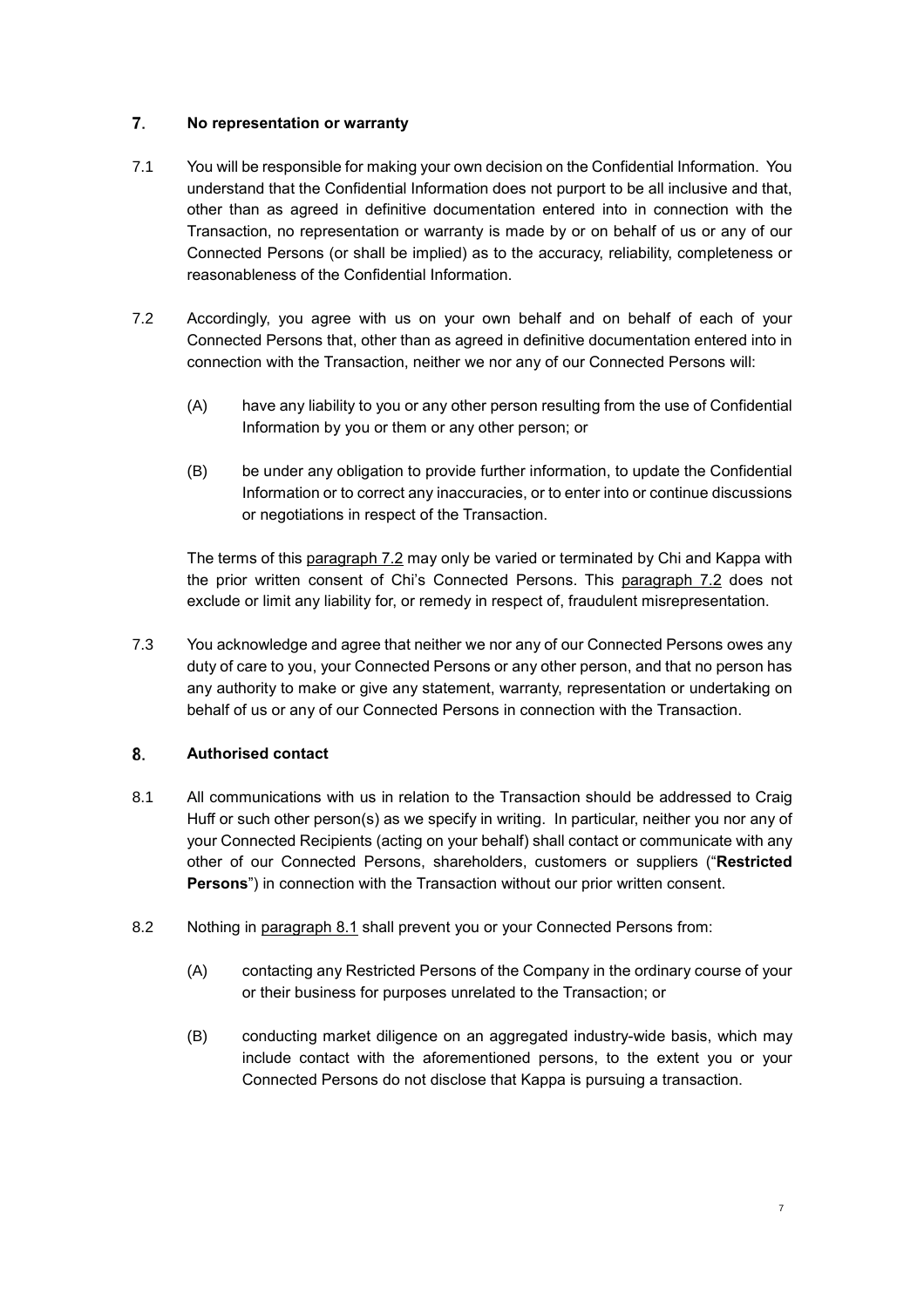## 9. **Non-solicitation of employees**

You will not, and will direct that none of your affiliates that receive Confidential Information hereunder will, directly or indirectly, for a period of twelve (12) months from the date of this letter, without our prior written consent, employ or offer to employ, or solicit for employment or endeavour to entice away, any individual who is at any time during that twelve (12) month period an officer of, or an employee holding an executive or management position with, us or any of our subsidiary undertakings with whom you have had contact in connection with the Transaction, provided that none of:

- (A) the placing of an advertisement of a post available to members of the public generally, and the employment of any person pursuant to any such advertisement;
- (B) the approach by a person to you or your group undertakings on an unsolicited basis, and the subsequent employment of such person; or
- (C) the employment of any person following the cessation of such person's employment with us or our subsidiary undertakings, without any solicitation or encouragement by you or your group undertakings,

shall constitute a breach of this paragraph 9.

## 10. **Restrictions on share dealings**

You recognise and accept, and will notify your Connected Recipients, that the Confidential Information is given and any negotiations are taking place in confidence, and that the proposed Transaction and some or all of the Confidential Information may constitute inside information for the purposes of the CJA and/or UK MAR and neither you nor any of your Connected Recipients should:

- (A) deal in securities that are price-affected securities (as defined in the CJA) in relation to any inside information, encourage another person to deal in priceaffected securities or disclose any inside information except as permitted by the CJA before the inside information is made public;
- (B) engage or attempt to engage in insider dealing (as defined in UK MAR), recommend that another person engage in insider dealing or induce another person to engage in insider dealing on the basis of any inside information;
- (C) unlawfully disclose any inside information (as defined in UK MAR); or
- (D) engage or attempt to engage in behaviour based on any inside information which would amount to market manipulation (as defined in UK MAR).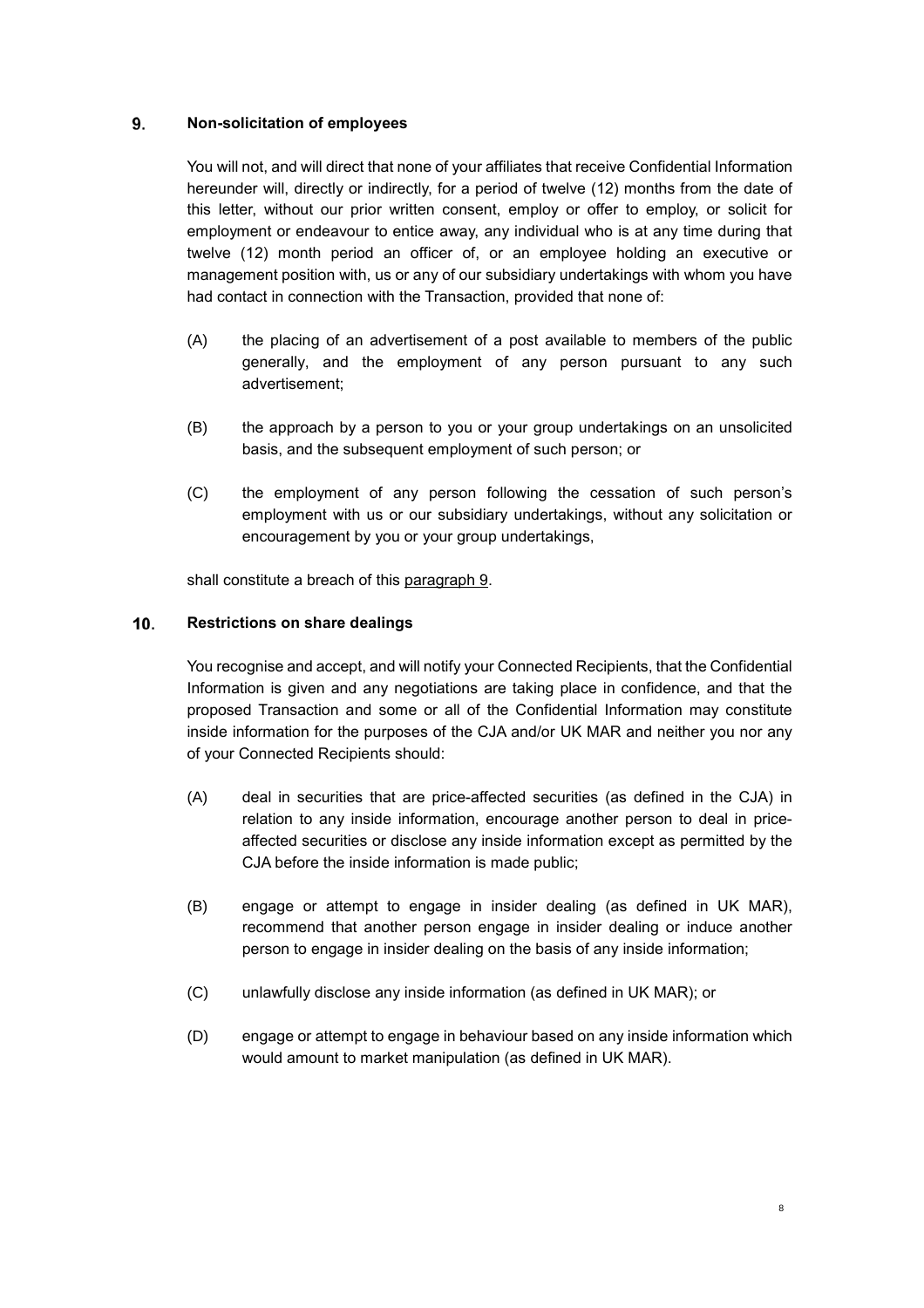#### 11. **Kappa business activities**

- 11.1 Chi acknowledges and agrees that Kappa and certain of its affiliates are authorised and regulated by certain regulatory authorities, such as the United States Securities and Exchange Commission, the United States Financial Industry Regulatory Authority, the Central Bank of Ireland and the Financial Conduct Authority in the United Kingdom, and are subject to the supervision of such regulatory bodies. Notwithstanding anything to the contrary provided elsewhere herein, none of the provisions of this letter shall restrict the ability of Kappa or its affiliates to comply with and satisfy regulatory requests from a regulatory authority or otherwise prevent Kappa or its affiliates from discharging their regulatory obligations as regulated entities.
- 11.2 Notwithstanding anything to the contrary provided elsewhere herein, none of the provisions of this letter shall in any way limit the activities of any personnel, who have not received Confidential Information and are not engaged in connection with the Transaction, of Kappa, any Connected Person or any of their respective affiliates (including, without limitation, brokerage, investment, financial, merger or other advisory, financing, asset management, trading, market making, arbitrage, and investment activities conducted in the ordinary course of business), provided that such activities are conducted in compliance with standard practices and procedures (including those known as 'ethical screens') restricting the flow of information between: (i) the personnel of Kappa, its Connected Recipients and their respective affiliates who are engaged in connection with the Transaction or who have access to Confidential Information; and (ii) other personnel of Kappa, its Connected Persons and their respective affiliates.
- 11.3 In the event of any conflict between the terms of this letter and the terms of any use, clickthrough or other similar agreement with respect to any electronic, online or web-based data room established by or for us in connection with the Transaction, the terms of this letter shall prevail.

#### $12.$ **Termination of Non-Disclosure Agreement dated 11 February 2022**

The parties agree that the non-disclosure agreement entered into between them dated 11 February 2022 (the "**Original NDA**") shall terminate with immediate effect (without the requirement for any party to give any other form of notice to the other (in writing or otherwise)). Such termination shall not affect either party's accrued rights (including the right to claim any remedy for breach or non-performance), obligations and liabilities under or in relation to the Original NDA as at the date of this agreement.

#### **General** 13.

13.1 Without affecting any other rights or remedies that we may have, you and we acknowledge that a person with rights under this letter may be irreparably harmed by any breach of its terms and that damages alone may not necessarily be an adequate remedy. Accordingly, a person bringing a claim under this letter will be entitled to seek the remedies of injunction, specific performance and other equitable relief, or any combination of these remedies, for any threatened or actual breach of its terms.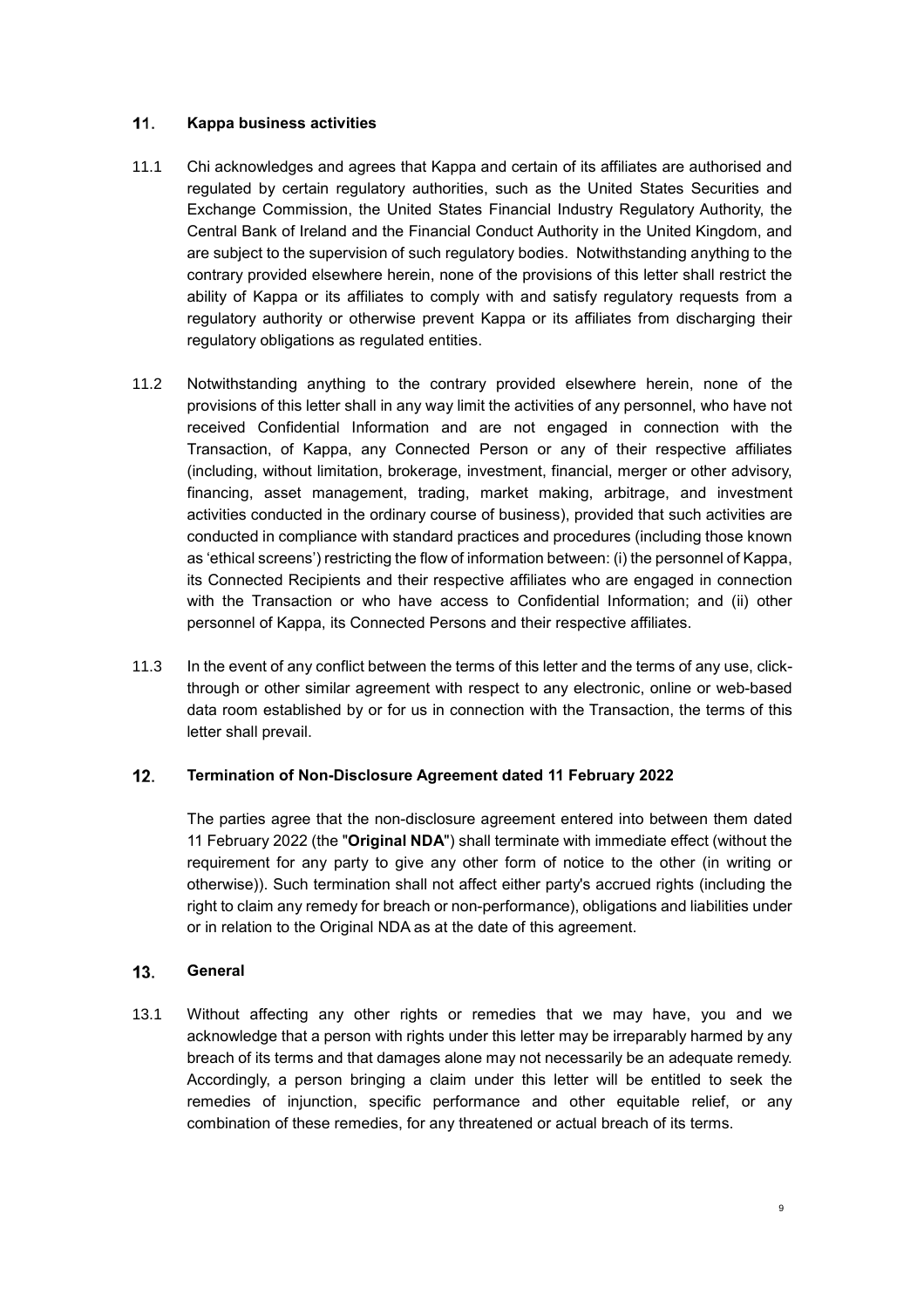- 13.2 No failure or delay by either party in exercising any right or remedy under this letter shall impair such right or remedy or operate or be construed as a waiver or variation of it or preclude its exercise at any subsequent time. No single or partial exercise of any such right or remedy shall prevent any further exercise of it or the exercise of any other remedy. The rights and remedies of the parties under this letter are cumulative and not exclusive of any rights or remedies provided by law.
- 13.3 This letter and all rights and obligations hereunder shall expire and cease to have any force or effect on the earlier of: (i) the second  $(2^{nd})$  anniversary of the date hereof; and (ii) the date of completion of the Transaction, save where expressly provided otherwise in this letter.
- 13.4 If any provision of this letter is held to be invalid or unenforceable, that provision shall (so far as it is invalid or unenforceable) be given no effect and shall be deemed not to be included in this letter, but without invalidating any of the remaining provisions.
- 13.5 Each of our group undertakings shall have the right under the Contracts (Rights of Third Parties) Act 1999 to enforce the terms of this letter (as amended from time to time), subject to and in accordance with:
	- (A) paragraph 13.8; and
	- (B) save as provided in paragraph 7.2, the ability of the parties to terminate or rescind or vary this letter in any way without the consent of any of our Connected Persons.
- 13.6 Save as provided in paragraph 13.5, a person who is not a party to this letter shall have no right under the Contracts (Rights of Third Parties) Act 1999 to enforce any of its terms.
- 13.7 This letter may be executed in any number of counterparts, and by each party on separate counterparts. Each counterpart is an original, but all counterparts shall together constitute one and the same instrument.
- 13.8 This letter and any non-contractual obligations arising out of or in connection with this letter, the relationship between the parties and the conduct of any negotiations for the acquisition of Chi shall be governed by, and construed in accordance with, English law. The English courts shall have exclusive jurisdiction in relation to all disputes (including claims for set-off and counterclaims) arising out of or in connection with this letter including, without limitation disputes arising out of or in connection with:
	- (A) the creation, validity, effect, interpretation, performance or non-performance of, termination or the legal relationships established by, this letter; and
	- (B) any non-contractual obligations arising out of or in connection with this letter.

For such purposes each party irrevocably submits to the jurisdiction of the English courts and waives any objection to the exercise of such jurisdiction. Each party also irrevocably waives any objection to the recognition or enforcement in the courts of any other country of a judgment delivered by an English court exercising jurisdiction pursuant to this clause.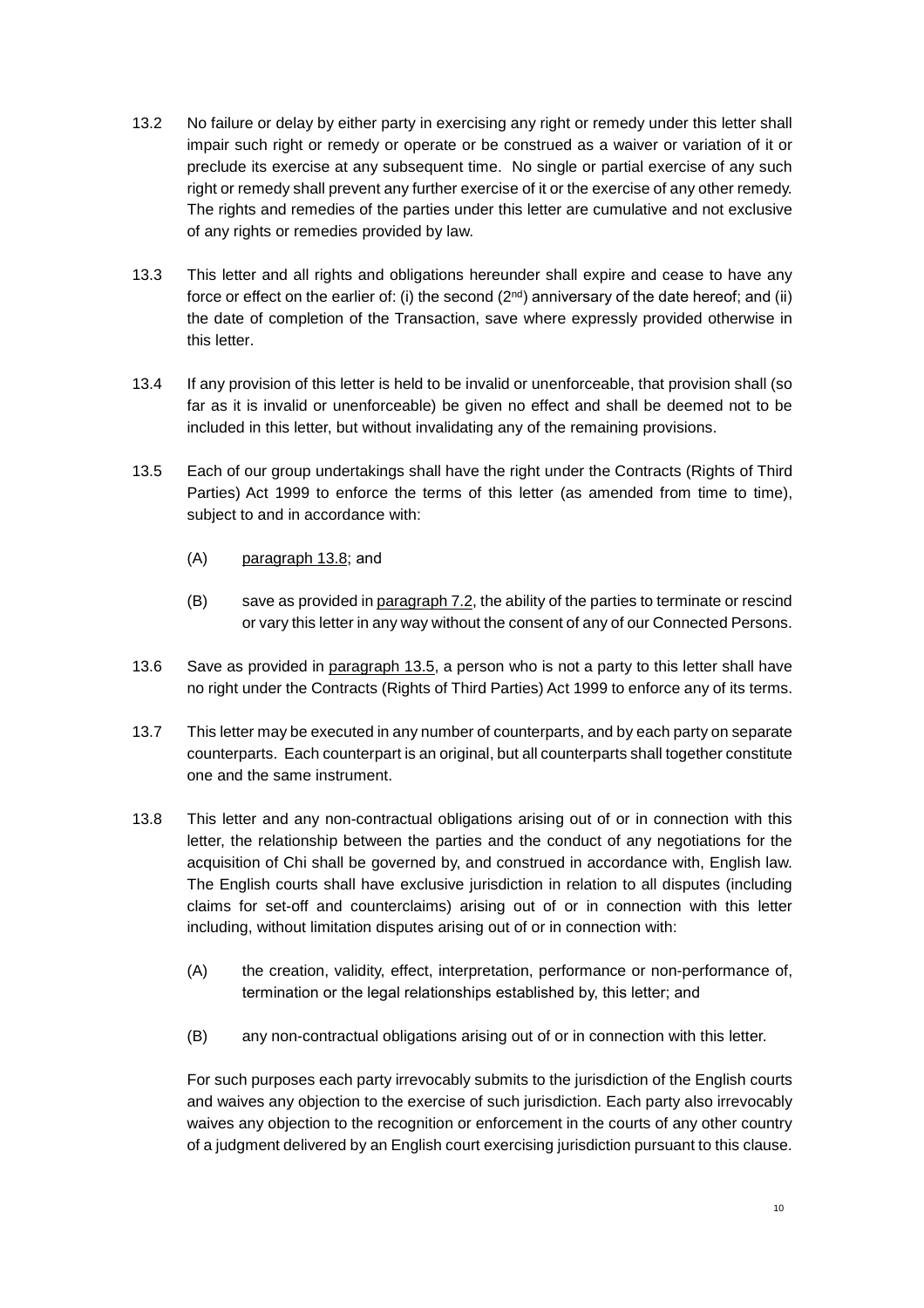Please confirm your agreement by signing and returning to us a copy of this letter.

Yours faithfully,



for and on behalf of ContourGlobal plc